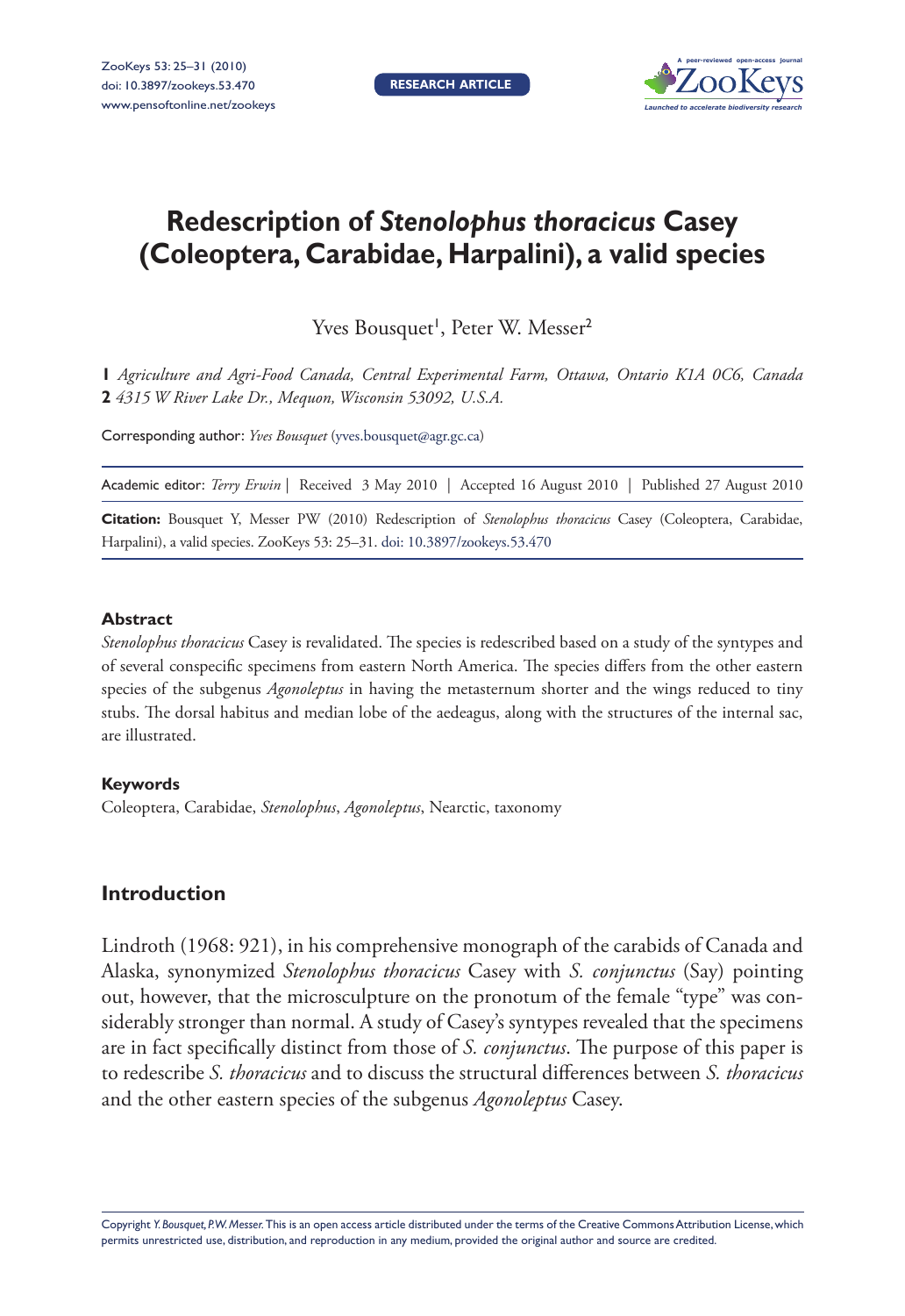The holdings of the following collections were studied: Buffalo Museum of Science, New York (BMSC), California Academy of Sciences (CAS), National Collection of Insects, Arachnids and Nematodes (CNC), Field Museum of Natural History, Chicago (FMNH), Los Angeles County Museum of Natural History (LACM), Museum of Comparative Zoology (MCZ), Michigan State University Collection (MSUC), North Dakota State University (NDSU), National Museum of Natural History (USNM), University of Wisconsin-Madison Insect Research Collection (WIRC), and the collection of Peter W. Messer (PWM). No examples of *S. thoracicus* were observed in material from University of California at Berkely, Milwaukee Public Museum, Mississippi State University, and Washington State University.

#### *Stenolophus thoracicus* **Casey, 1914**

 *Stenolophus thoracicus* Casey, 1914: 282. Type locality: «S[ain]t Louis, Missouri» (original citation for the lectotype).

**Type material.** Lectotype  $(\vec{\delta})$ , designated by Lindroth (1975: 143), in USNM labelled: "Mo /  $\circ$  / Casey bequest 1925 / thoracicus Paratype USNM 48052 / Lectotype thoracicus Csy by C.H. Lindroth." Casey's collection includes six other specimens under the name *S. thoracicus* (one  $\varphi$ , five  $\varphi$ ), each labelled later as "paratype." The unit tray bears a label "type missing Lindroth 73." It seems that the Casey's collection included another female specimen, labelled as "type," that Lindroth studied before 1968.

 **Description** <sup>1</sup> **.** *Coloration*. Clypeus and labrum reddish; frons reddish-brown to reddish-black; antennomeres 1 and 2 yellow, antennomeres 3–11 slightly darker, brownish-yellow; pronotum entirely yellow to reddish-yellow; elytra reddish-brown to reddish-black, with base, intervals 1 and lateral margins paler, more or less yellowish to reddish; elytral epipleura yellow; legs entirely yellow. *Microsculpture*. Frons with isodiametric meshes, meshes indistinct or almost so in the male, faint but distinct in the female; pronotum with linear microlines, microlines indistinct or almost so in the male, distinct in the female; elytra with markedly transverse meshes, meshes well impressed in both sexes. *Head*. Clypeo-ocular line evident, complete (i.e., reaching medial edge of eye). *Pronotum*. Proportionally wide, LP/WP =  $0.73-0.79$  (mean =  $0.76$ ; n= 10); maximum width clearly anterior to middle; anterior angle markedly protruding; basal impression shallow, almost indistinct in some specimens; basal bead reaching just beyond level of basal impression. *Elytra*. Striae impressed, shallow but deeper toward apex, impunctate; intervals flat. *Thorax* (ventral side). Metasternum, short, length behind mesocoxa about 0.7 that of metacoxa along same line. *Male genitalia*. Median lobe with apex hooked; internal sac with two large U-shaped sclerotized structures and a small "scaly body" near middle.

Apparent body length: 3.5–4.1 mm.

**<sup>1</sup>** For character states of the subgenus *Agonoleptus*, see Lindroth (1968: 921), as "the *conjunctus* group."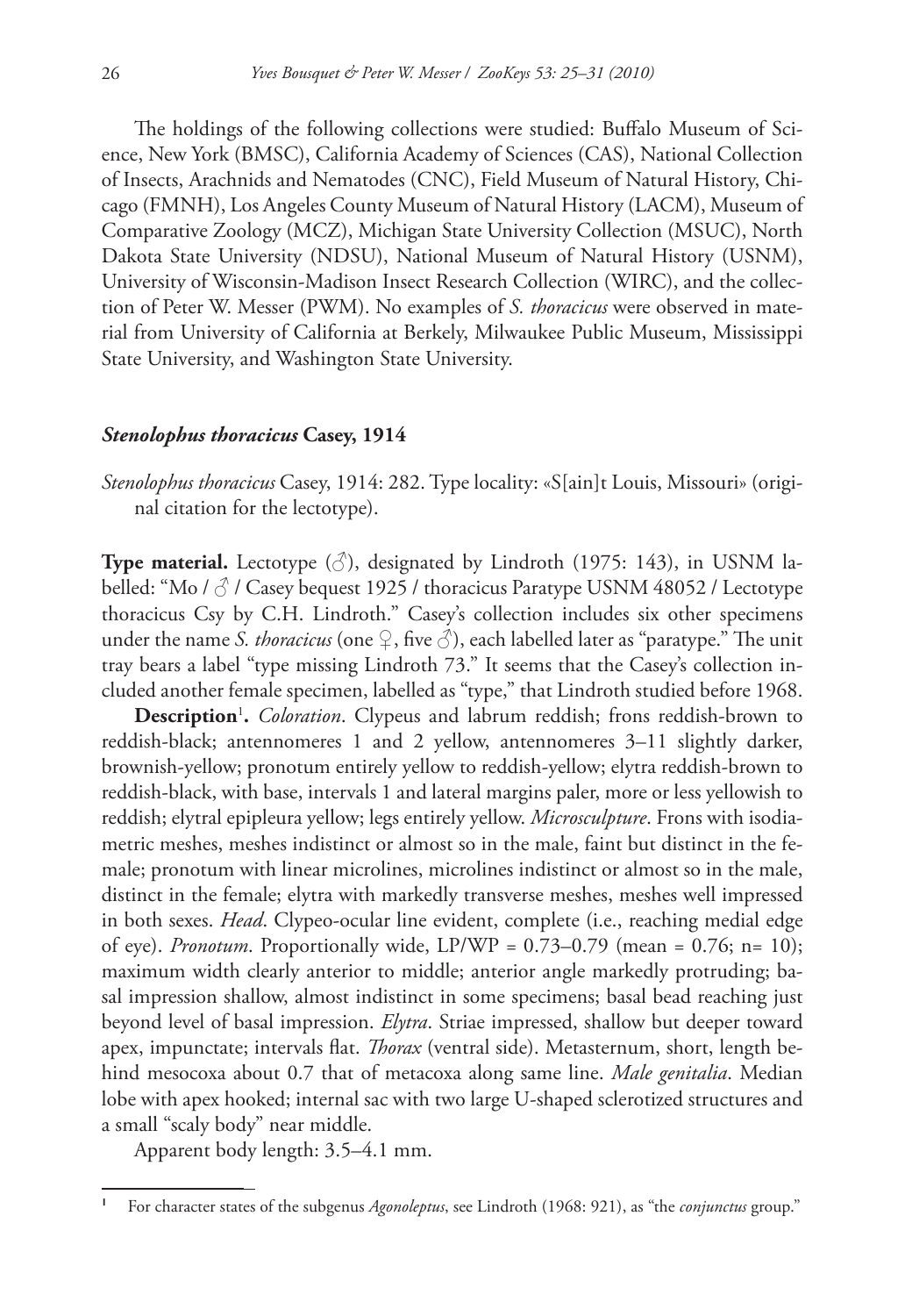*Redescription of* Stenolophus thoracicus *Casey (Coleoptera, Carabidae, Harpalini), a valid species*27



**Figure 1.** Habitus (dorsal view) of *Stenolophus thoracicus*.

**Geographical distribution.** This species ranges from east-central Vermont to southeastern North Dakota, southwardly to northeastern Kansas, Tennessee, and northeastern Virginia (Fig. 3). We have seen specimens from the following localities. *District of Columbia*. Woodridge, 14.IV.1898 (1, USNM). *Illinois*. Chicago, Cook Co., IV.1980, Blackwelder (1, WIRC). Pine Hills Field Station, Union Co., 15–22.V.1967, J.M. Campbell (3, CNC). *Indiana*. Pulaski Co., 14.V.1977, N.M. Downie (1, FMNH). Tippecanoe Co., 3.VII.1961, N.M. Downie (1, FMNH). Iowa. "Ia." (3, USNM). Jefferson Co. (1, USNM). Pottawattamie Co. (2, USNM).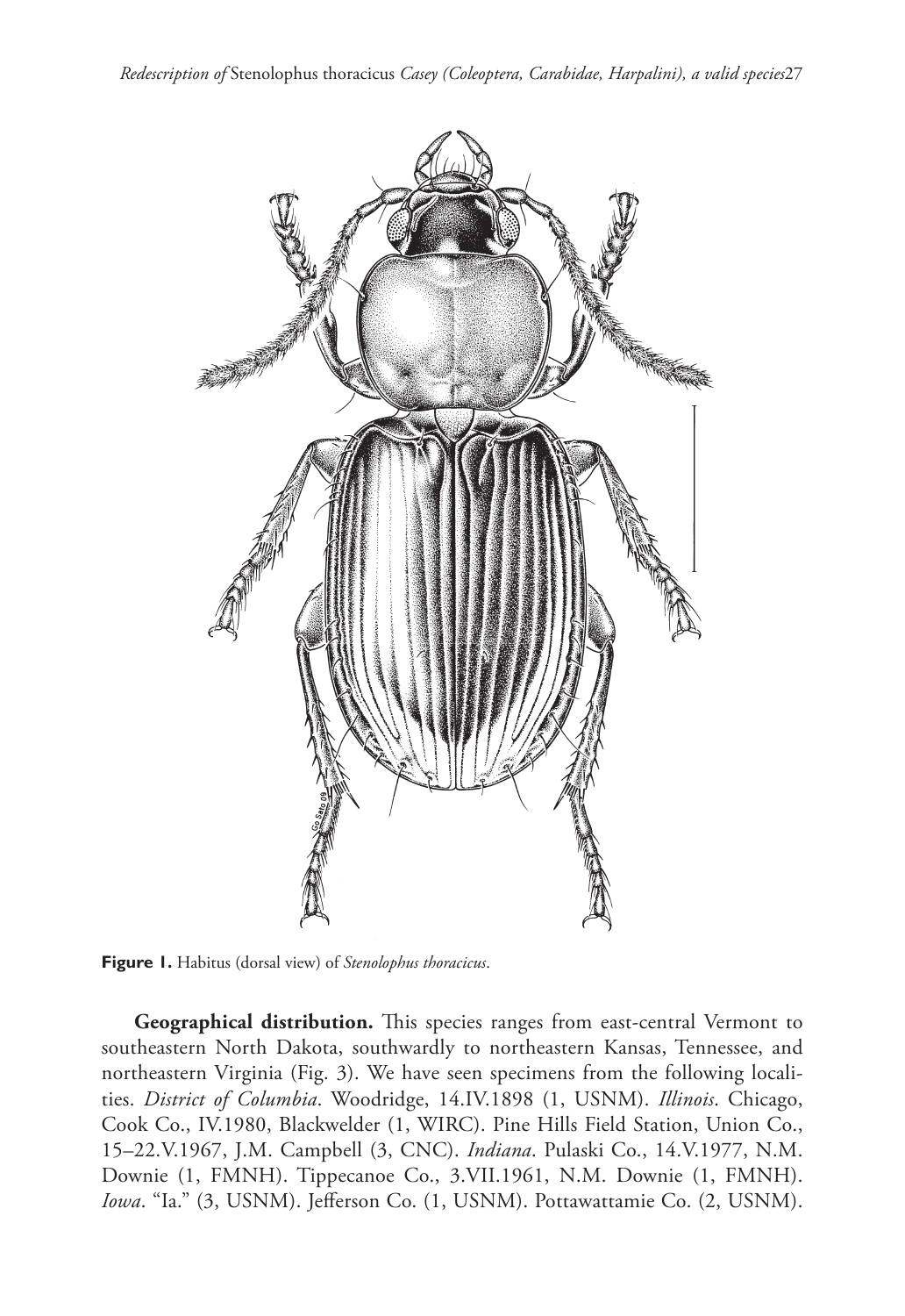

**Figure 2.** Median lobe of aedeagus of *Stenolophus thoracicus*. **a** left lateral view **b** ventral view.

Iowa City, Johnson Co., 1.X.1917, L. Buchanan (1, USNM). Okoboji, Dickinson Co., VIII (2, USNM). *Kansas*. Atchison, Atchison Co., 25.IV. (1, USNM). *Kentucky*. Frankfort, Franklin Co., 16.IV.1892 (1, USNM). *Maryland*. Baltimore, 16.V.1909, F.E. Blaisdell (1, LACM). *Massachusetts*. Cambridge, Middlesex Co., 18.III.1974 (1, MCZ). Waverly, Middlesex Co. (1, USNM). Springfield, Hampden Co., G. Dimmock (1, MCZ). Dover, Norfolk Co., 19.IV.1904, F.C. Bowditch (1, MCZ). Dover, Norfolk Co., 4.VI.1908, A. P. Morse (1, MCZ). Wachusett, Worcester Co., 19.IV.1906, Perry Gardner Bolster (1, MCZ). Bolton, Worcester Co., 13.IV.2010, T. Murray (1, PWM). *Michigan*. Rose Lake Wildlife Experiment Station, Clinton Co., 18.XII.1971, D.K. Young (1, WIRC). Detroit, Wayne Co. (1, USNM). *Missouri*. "Mo" (2, USNM). Kansas City, 26.IV.1898 (1, USNM). *New Jersey*. "N.J.," R. Hopping (1, CAS). Tenafly, Bergen Co., 17.III.1917, F.M. Schott (1, CNC). *New York*. "N.Y." Schaupp (1, BMSC). Ithaca, Tompkins Co., 25.VIII.1911, Van Dyke (1, CAS). *North Dakota*. Mirror Pool, Richland Co., T135N-R52W-Sec 8, NE ¼, 27.V.1966, Gordon & Aarhus (1, NDSU). *Ohio*. Wayne Co., 1.V.1938 (2, MSUC). W' Loo Twn., Athens Co., 6.V.1936, W. Stehr (1, MSUC). Canaan Twn., Athens Co., 24.III.1939, W.C. Stehr (1, MUSC). Carbondale, Athens Co., 21.V.1938, 8.IV.1948, W.C. Stehr (2, MSUC). Columbus, Franklin Co., 23.IV.1929, R.T. Everly (2, MSUC). *Pennsylvania*. 6 km SW Buck Valley at Sideling Hill Creek,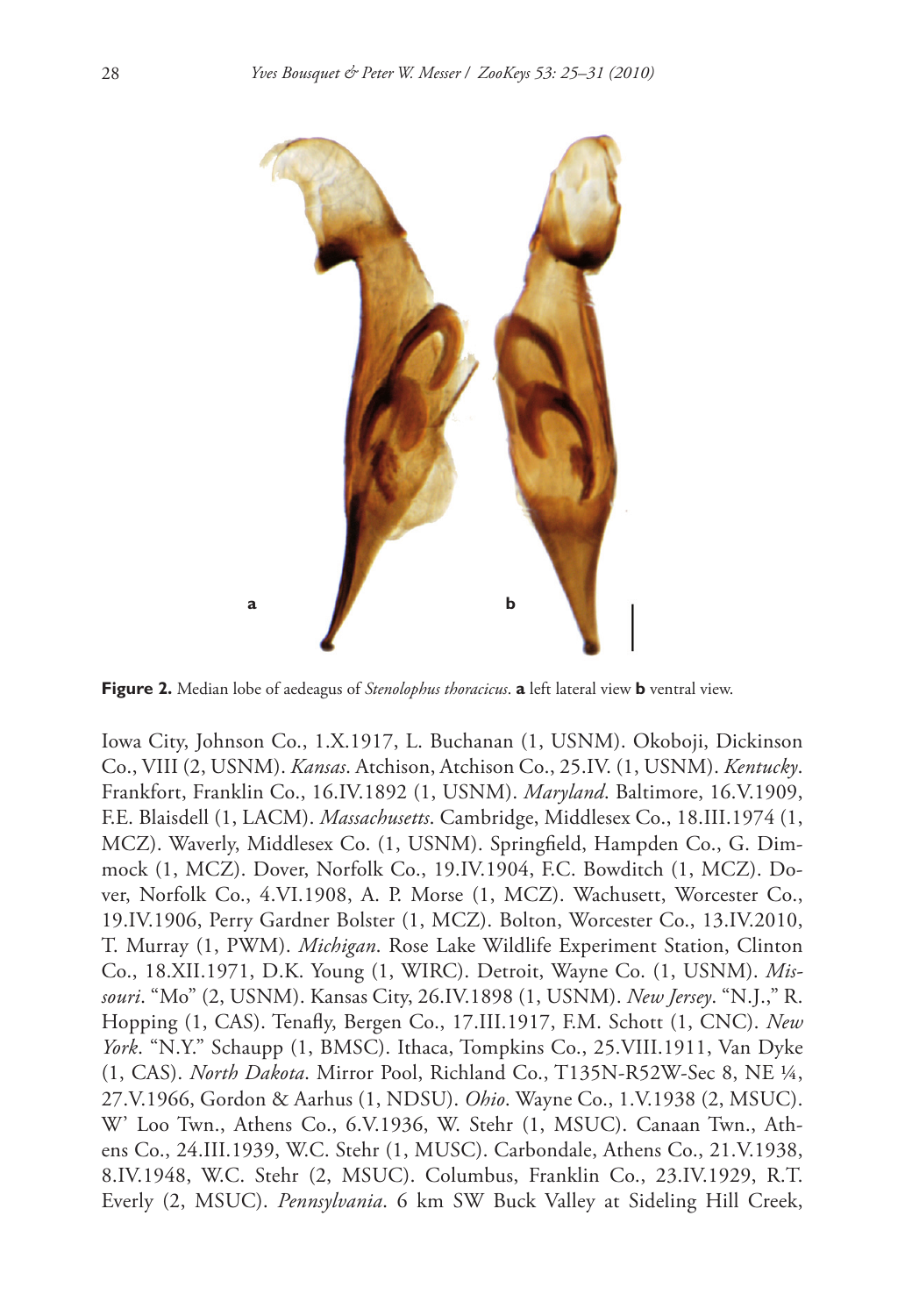

**Figure 3.** Collection localities for *Stenolophus thoracicus*.

39°44'N, 78°21'W, 10.X.1992, W.E. Steiner & J.M. Swearingen (1, USNM) [shale barren slope]. Frankford, Philadelphia Co., A. Schmidt (1, USNM). *South Dakota*. [East] Sioux Falls, Minnehaha Co., 25.IV.1967, V.M. Kirk (1, USNM) [sod, rock]. *Tennessee*. Nashville, Davidson Co. (1, USNM). *Vermont*. Topsham, Orange Co., 27.X.2008, T. Murray (1, PWM). *Virginia*. "Va", 29.V.1881 (1, USNM). Great Falls, Fairfax Co., 29.X., Banks (2, MCZ). Vienna, Fairfax Co., 2.X.1932 (1, USNM). Fairfax Co., 21.IX.1930, A. Nicolay (1, USNM). Fairfax Co., 4.VI.1972, R. Gordon & A. Cushman (1, USNM). 9 km N Mountain Lake, Wind Rocks, Giles Co., 19.VIII.1984, W. Steiner & J. Hill (1, USNM). *Wisconsin*. "Wis" E. Chope (1, FMNH). Mud Lake Nat. Site, Columbia Co., 21–27.V.1996 (1, WIRC). Madison, Dane Co., 27.IV.1910, J.G. Sanders (1, WIRC). Nevin Marsh, Dane Co., 12.VI.1974, D.T. Bach (1, WIRC). Green Lake Co., 22.IV.2000, C. Buss (1, WIRC). Hemlock Draw, Sauk Co., 6.V.2007, J.P. Gruber (1, PWM). Springfield Nat. Site, Walworth Co., 8–15.VII.1996 (3, WIRC).

 **Habitat.** No information is available about the habitat requirements of the species.

 **Wing condition.** Nine specimens were dissected and their wings were reduced to tiny stubs. Considering the size of the metasternum, the species is very likely constantly brachypterous.

 **Note.** *Stenolophus thoracicus* belongs to the subgenus *Agonoleptus* Casey which includes six other species-group taxa: *S. conjunctus* (Say), *S. rotundicollis* (Haldeman), *S. rotundatus* LeConte, *S. parviceps* (Casey), *S. unicolor* Dejean, and *S. unicolor dolosus* Casey. The last three-named taxa are found in southwestern United States and are not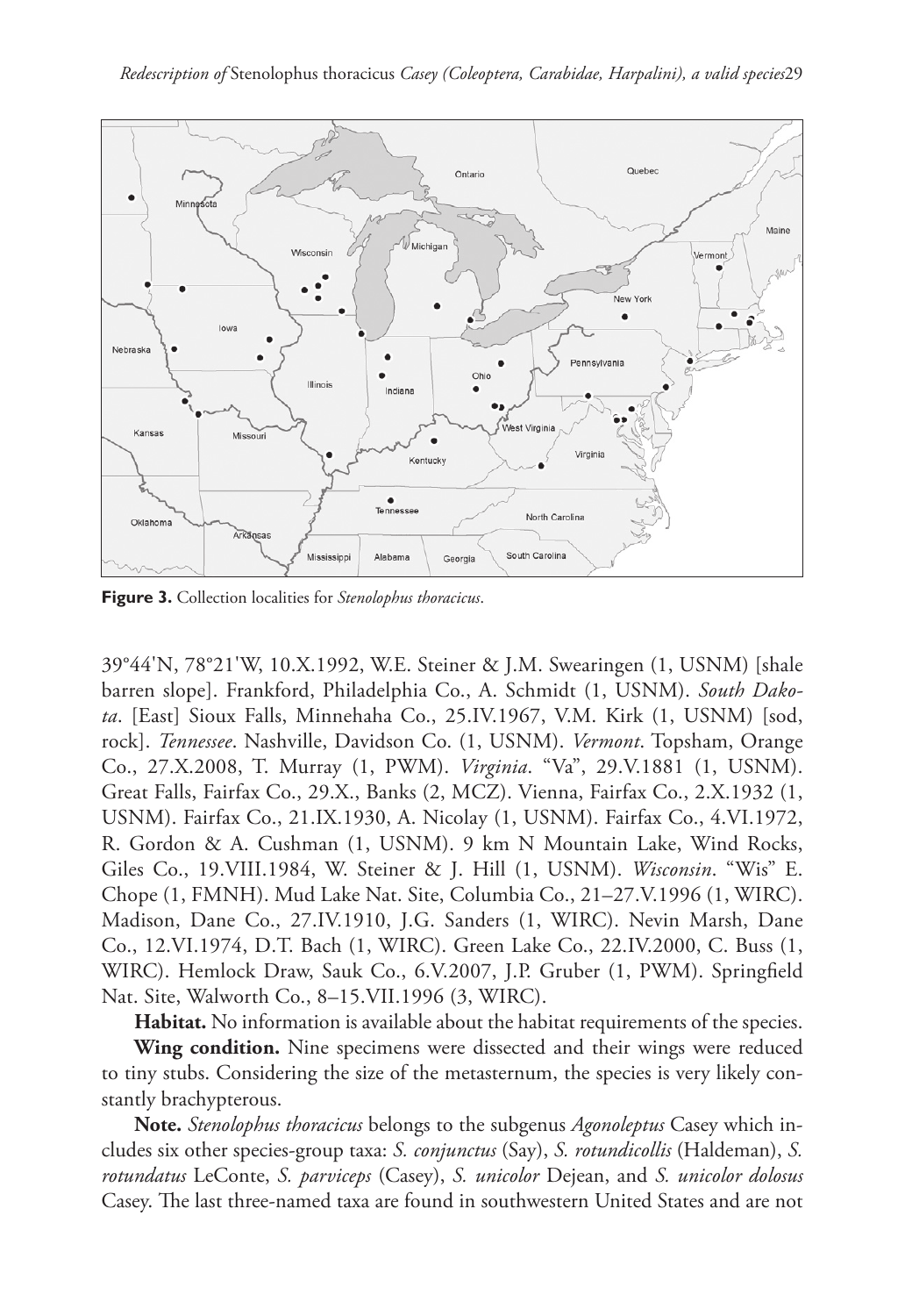further dealt with. The other taxa occur sympatrically with *S. thoracicus* east of the Rocky Mountains, although one of them, *S. conjunctus*, also extends to the West Coast.

Adults of *S. thoracicus* differ most notably from those of the three other eastern species of the subgenus in having the metasternum shorter and the wings highly reduced. For comparative purpose, the ratio of the metasternal length behind the mesocoxa and the metacoxal length measured along the same line varies between 1.0 and 1.2 in *S. conjunctus*, *S. rotundicollis*, and *S. rotundatus*. In addition, the pronotum is more narrowed posteriorly on average.

Adults of *S. conjunctus* differ from those of *S. thoracicus* also in having the microsculpture on pronotum indistinct in both sexes and the elytral microsculpture less impressed. The apex of the median lobe of the aedeagus is proportionally longer, not hooked, and the internal sac has two slightly curved sclerotized structures (see Lindroth 1968: Fig. 446a).

Adults of *S. rotundicollis* differ from those of *S. thoracicus* also in having the pronotum darker, brownish-red to reddish-brown (except narrowly around the edges) and the microsculpture on pronotum and elytra more deeply impressed. The apex of the median lobe is hooked but the internal sac contains two small U-shaped and one slender, straight sclerotized structures (see Lindroth 1968: Fig. 446c).

Adults of *S. rotundatus* differ from those of *S. thoracicus* also in having the pronotum darker, reddish-brown to piceous (except for anterior and posterior margins), and more convex, the clypeo-ocular line clearly more deeply impressed, the anterior angles of the pronotum less protruding, the medial elytral striae deeper, and the pronotum and elytra without microsculpture. The apex of the median lobe is hooked, more bluntly so than in *S. thoracicus* and *S. rotundicollis*, and the internal sac has one large U-shaped and one straight sclerotized structures (see Lindroth 1968: Fig. 446b).

### **Key to eastern species of** *Stenolophus* **, subgenus** *Agonoleptus*

| 1. | Metasternum short, ratio of metasternal length behind mesocoxa and meta-   |
|----|----------------------------------------------------------------------------|
|    | coxal length measured along the same line about 0.7  S. thoracicus Casey   |
|    | Metasternum longer, ratio of metasternal length behind mesocoxa and meta-  |
|    |                                                                            |
| 2. | Pronotum paler, reddish (in some specimens with a darkened central cloud), |
|    | paler than head. Apex of median lobe not hooked  S. conjunctus (Say)       |
|    | Pronotum darker, reddish-brown to piceous (except narrowly around edges),  |
|    |                                                                            |
| 3. | Pronotum and elytra without microsculpture S. rotundatus LeConte           |
|    | Pronotum and elytra with well-impressed microsculpture meshes              |
|    | S. rotundicollis (Haldeman)                                                |
|    |                                                                            |